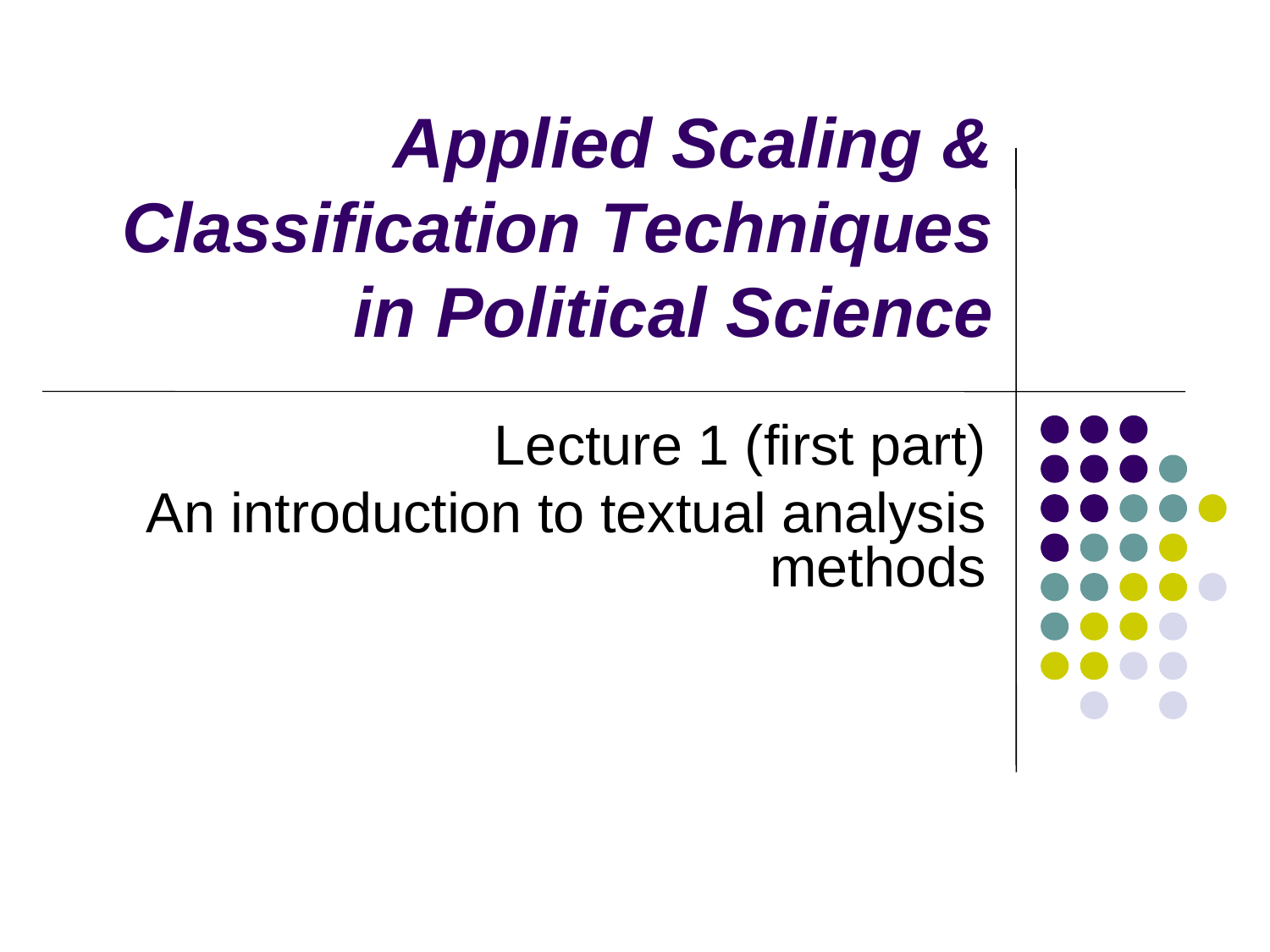## **References**



- Grimmer, Justin, and Stewart, Brandon M. (2013). Text as Data: The Promise and Pitfalls of Automatic Content Analysis Methods for Political Texts. *Political Analysis*, 21(3): 267-297
- $\checkmark$  Benoit, Kenneth (2020). Text as data: An overview. In Luigi Curini and Robert Franzese (eds.), *SAGE Handbook of Research Methods is Political Science & International Relations*, London, Sage, chapter 26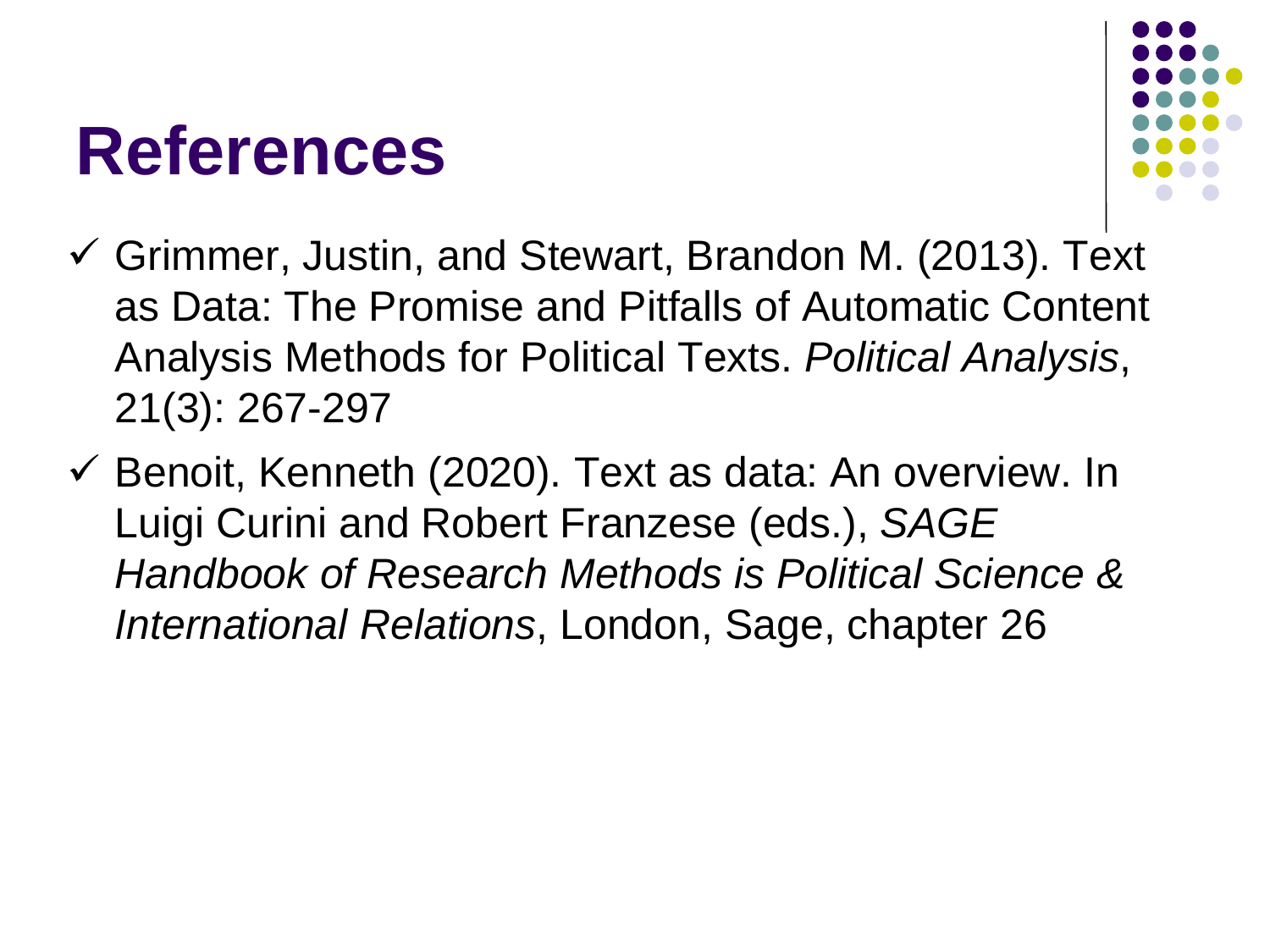

**Language** is the **medium** for politics and political conflict! Some examples:

- *Candidates* **debate and state** policy positions during a campaign
- *Representatives* **debate** legislation
- *Nations* negotiate and sign **treaties**, with language that signals the motivations and relative power of the countries involved
- *Terrorist groups* reveal their preferences and goals through **public statements**
- *Parties* and *citizens* discuss about politics **on-line**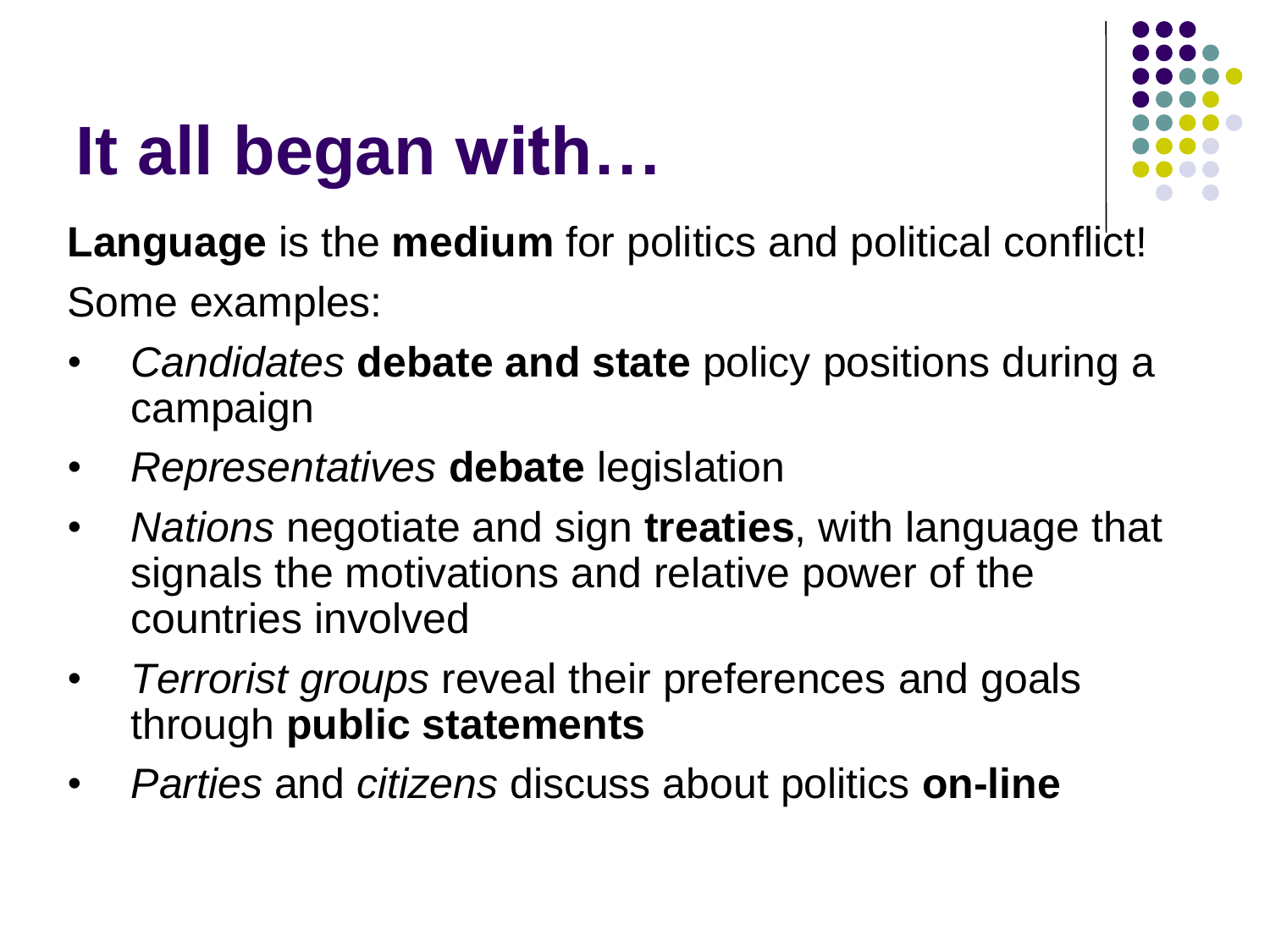

It is no therefore exaggeration to consider text as "the most pervasive - and certainly the most persistent artifact of political behavior"

- As a result, to understand what politics is about we need (**quite often**) to know what political actors (but also citizens) are *saying and writing*
- Recognizing that language is central to the study of politics is **not new**…
- …however scholars have struggled when using texts to make inferences about politics!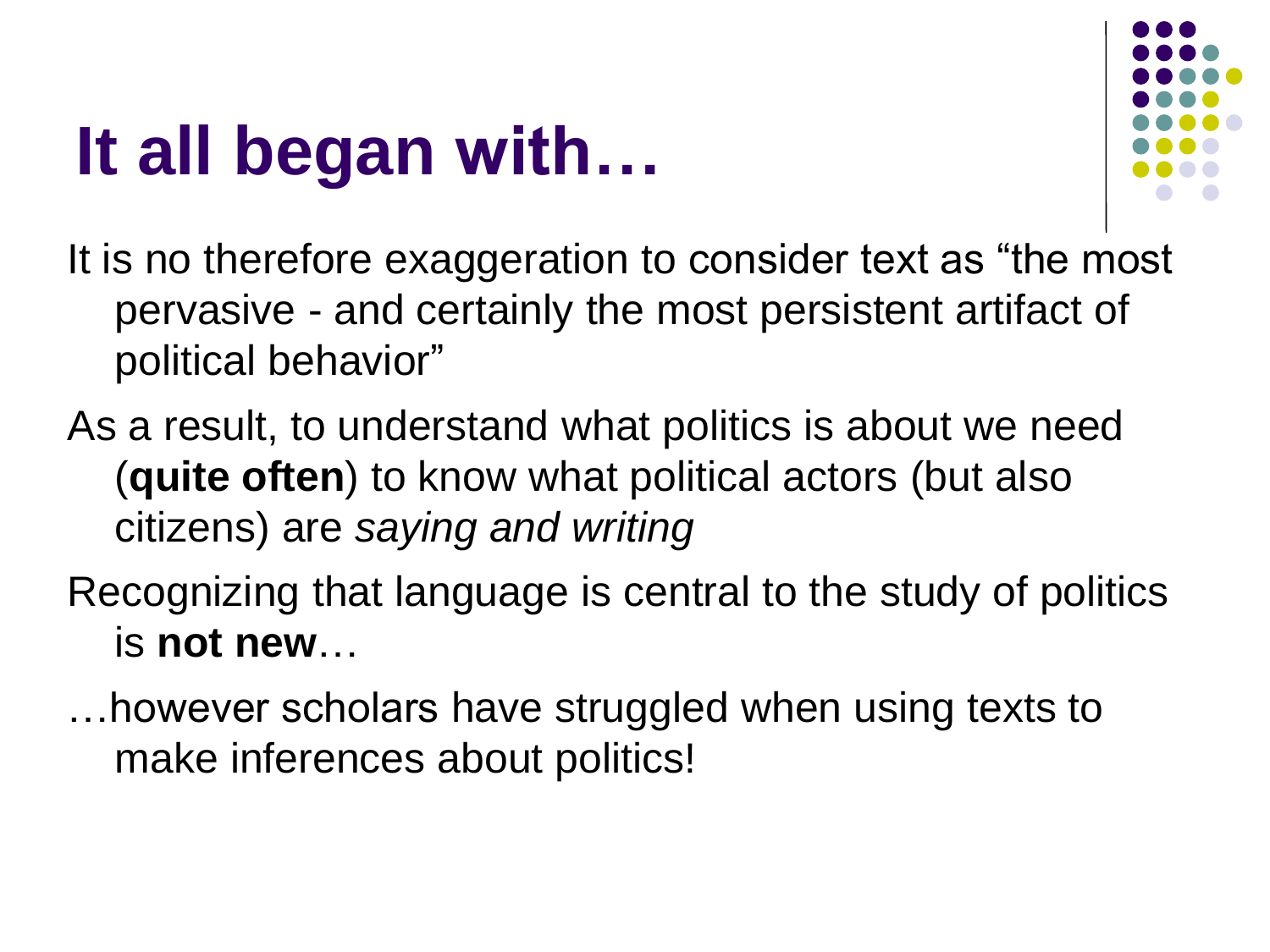

Why? **Volume matters!** There are simply too many political texts out there!

#### Rarely scholars are able (time/resources constrain!) to manually read all the texts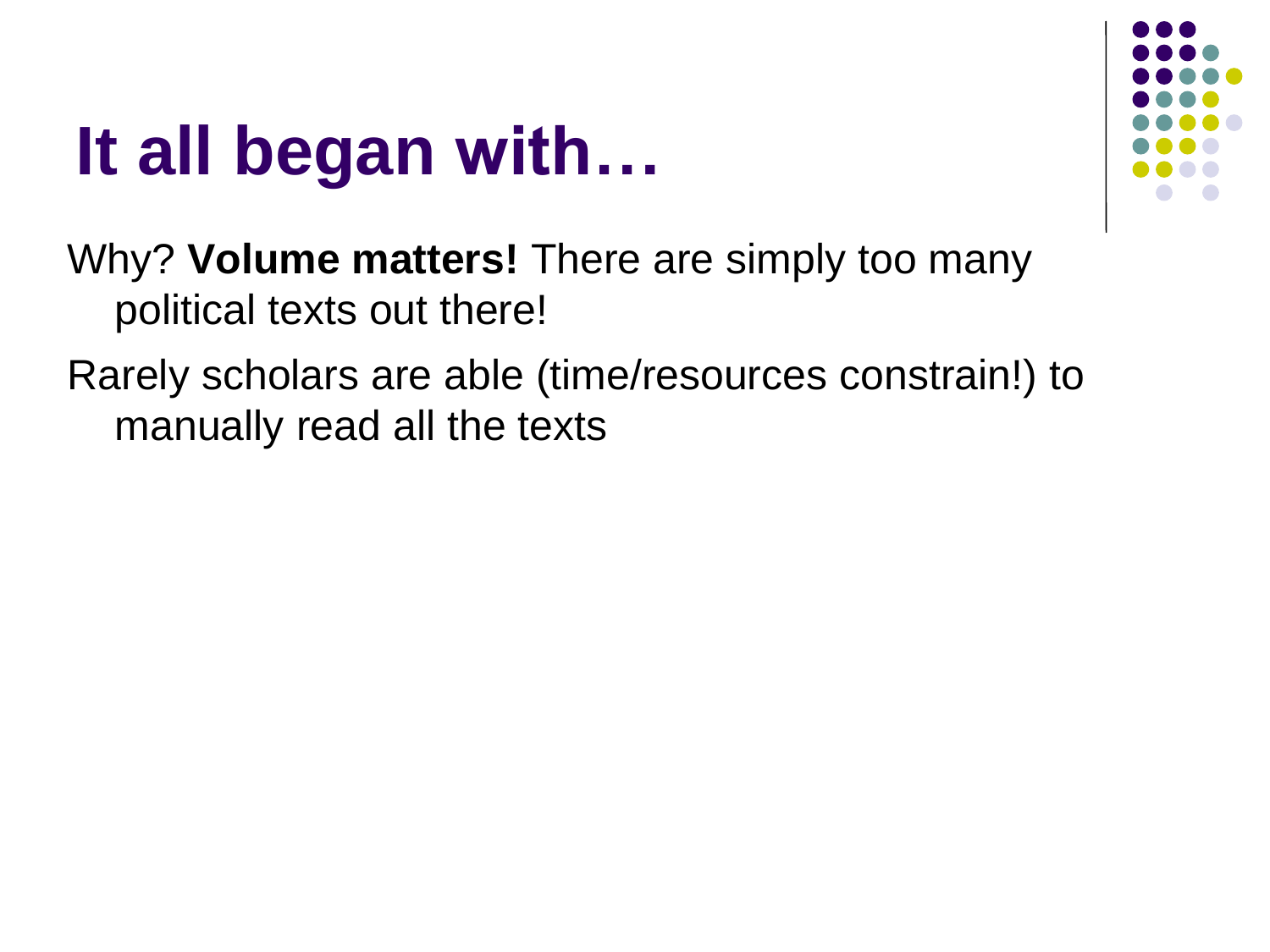

Recent methods have made progress by breaking from traditional (human) content analysis to treat text:

- not as an *object for subjective interpretation*, but…
- …as *objective data from which information about the author can be estimated…i.e.,* **treating words as data!**

What do we mean by that?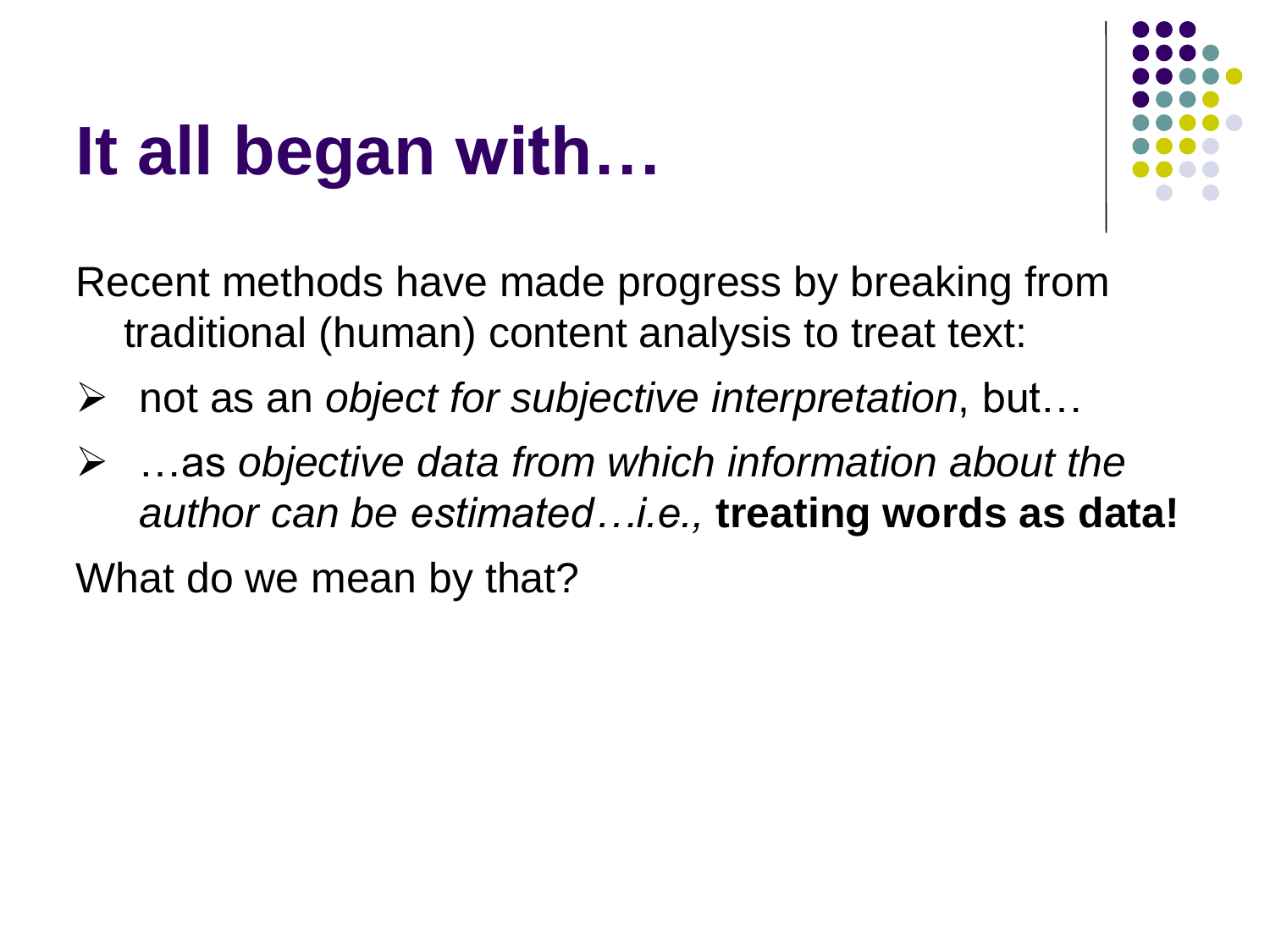

- Text is often referred to as "**unstructured data**", because it is structured not for the purposes of serving as any form of data but rather structured according to the rules of language
- Because "data" means, in its simplest form, information collected for use, **text starts to become data** when we record it for reference or analysis, and this process always involves imposing **some abstraction or structure that exist outside the text itself**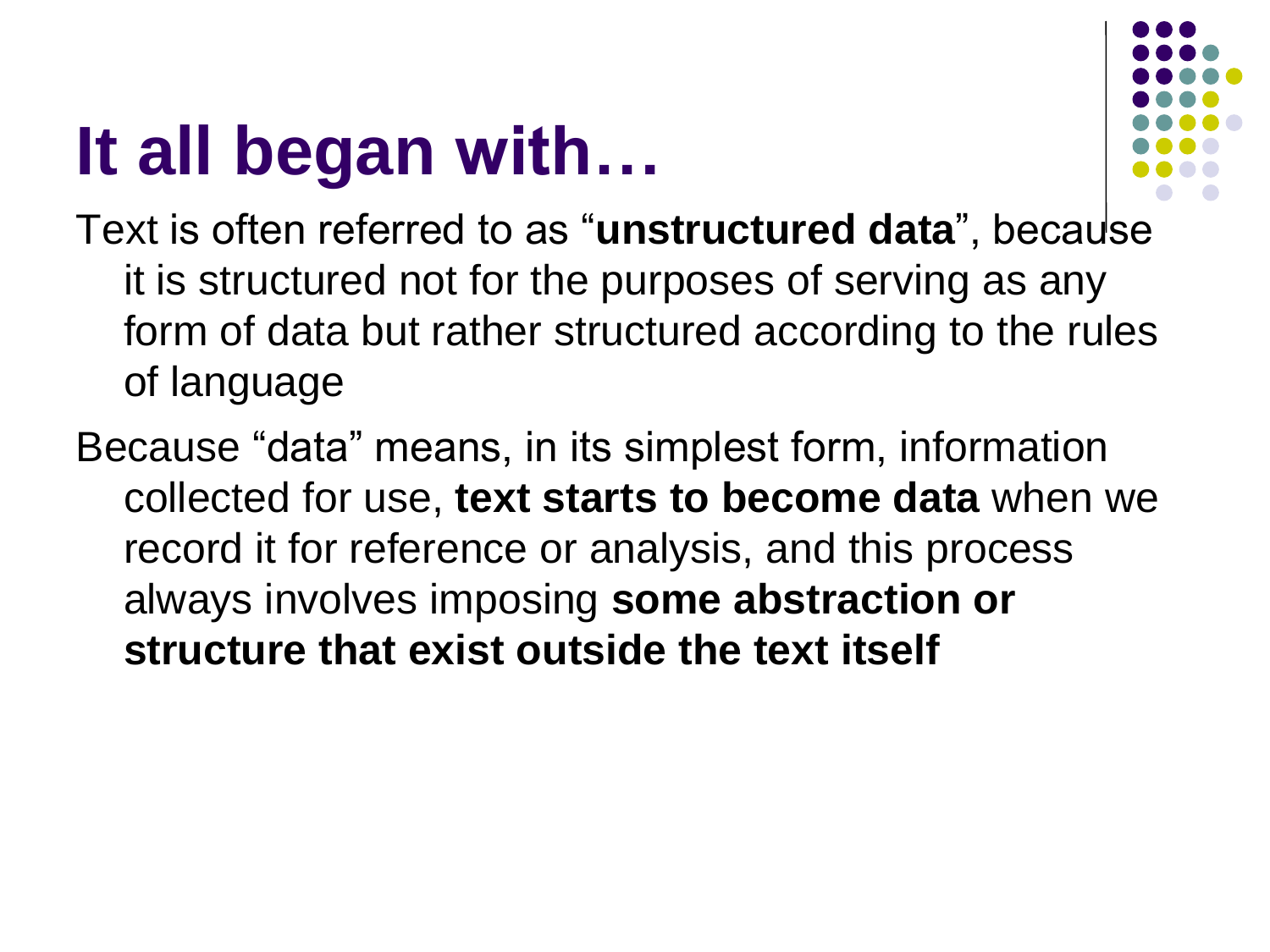

Absent the **imposition of this structure**, the text remains **informative** - we can read it and understand (on some form) what it means - but it does not provide a **form of information**

That is, **treating texts-as-data** means arranging texts for the purpose of analysis, using a structure that probably was not part of the process that generated the data itself, to make texts amenable to the familiar tools of data-analysis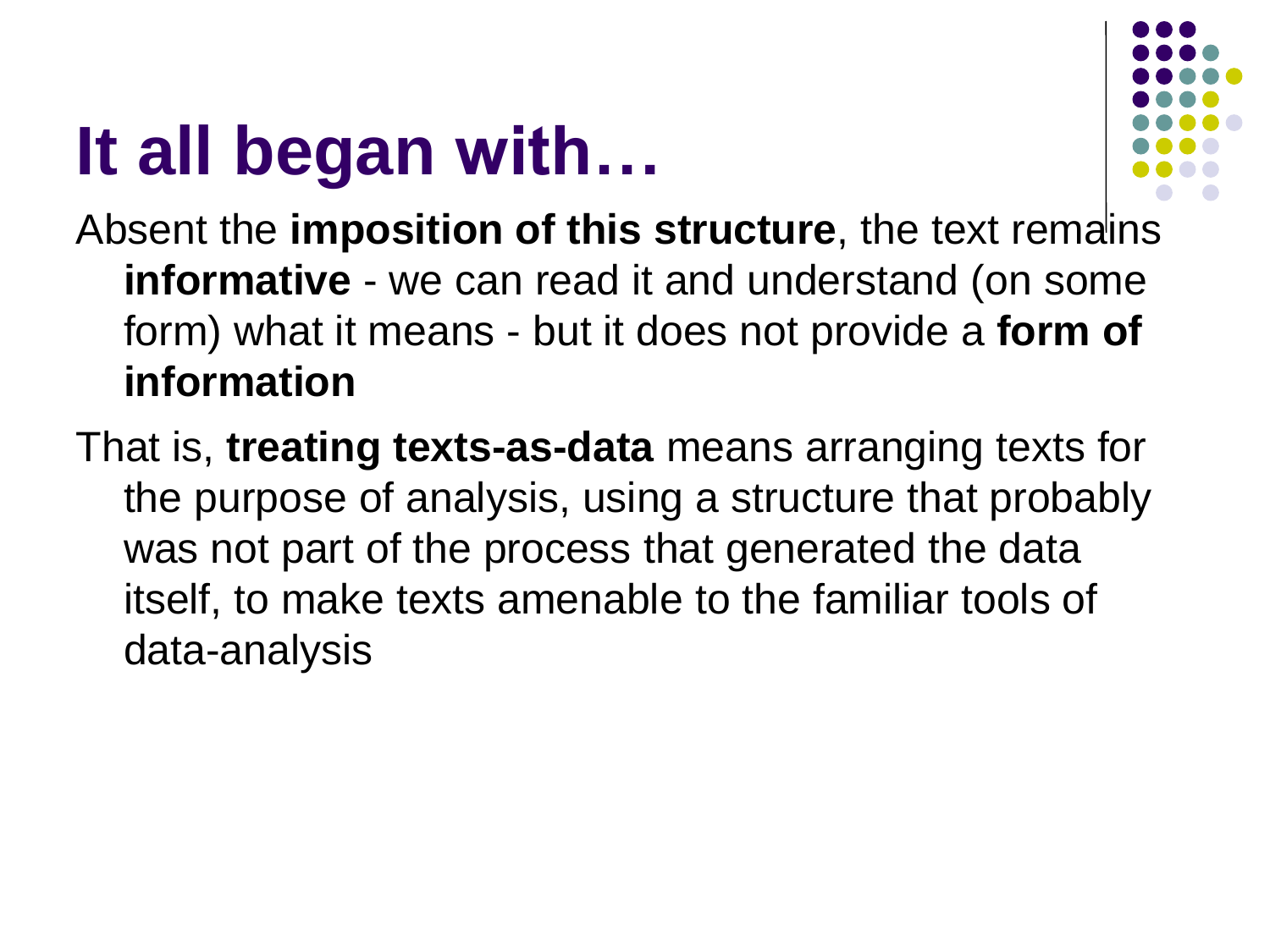

- **Treating texts-as-data** enables therefore the use of **statistical methods**, allowing inferences to be drawn about observable (and unobservable) underlying characteristics of a text's author and through that…
- …it can make possible the previously impossible in political science: **the systematic analysis** of largescale text collections that facilitates substantively important inferences about politics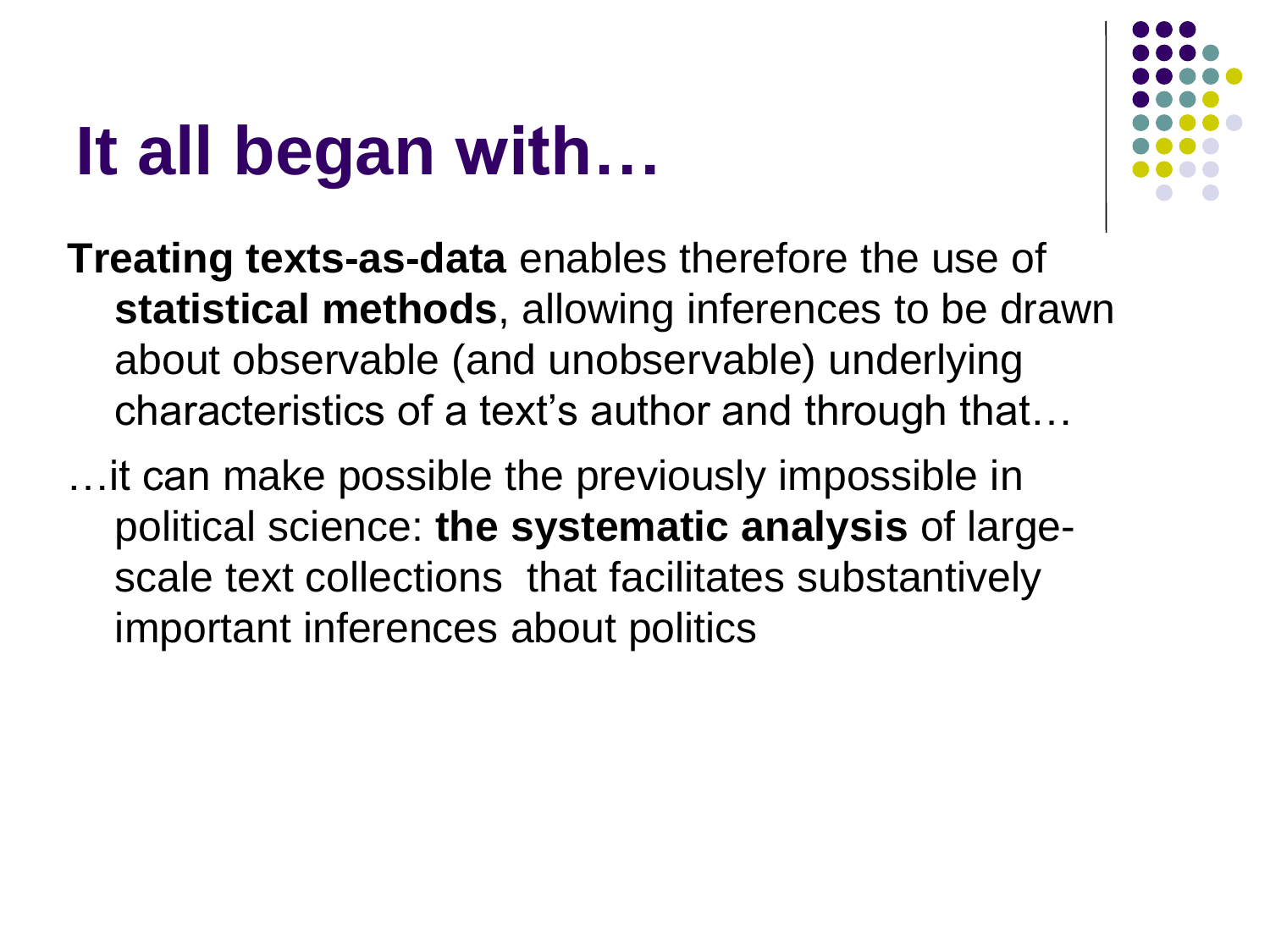

OK OK you convinced me! But how to that?!? Can we now finally move to the beef?!?

Yes...but before doing that…beware…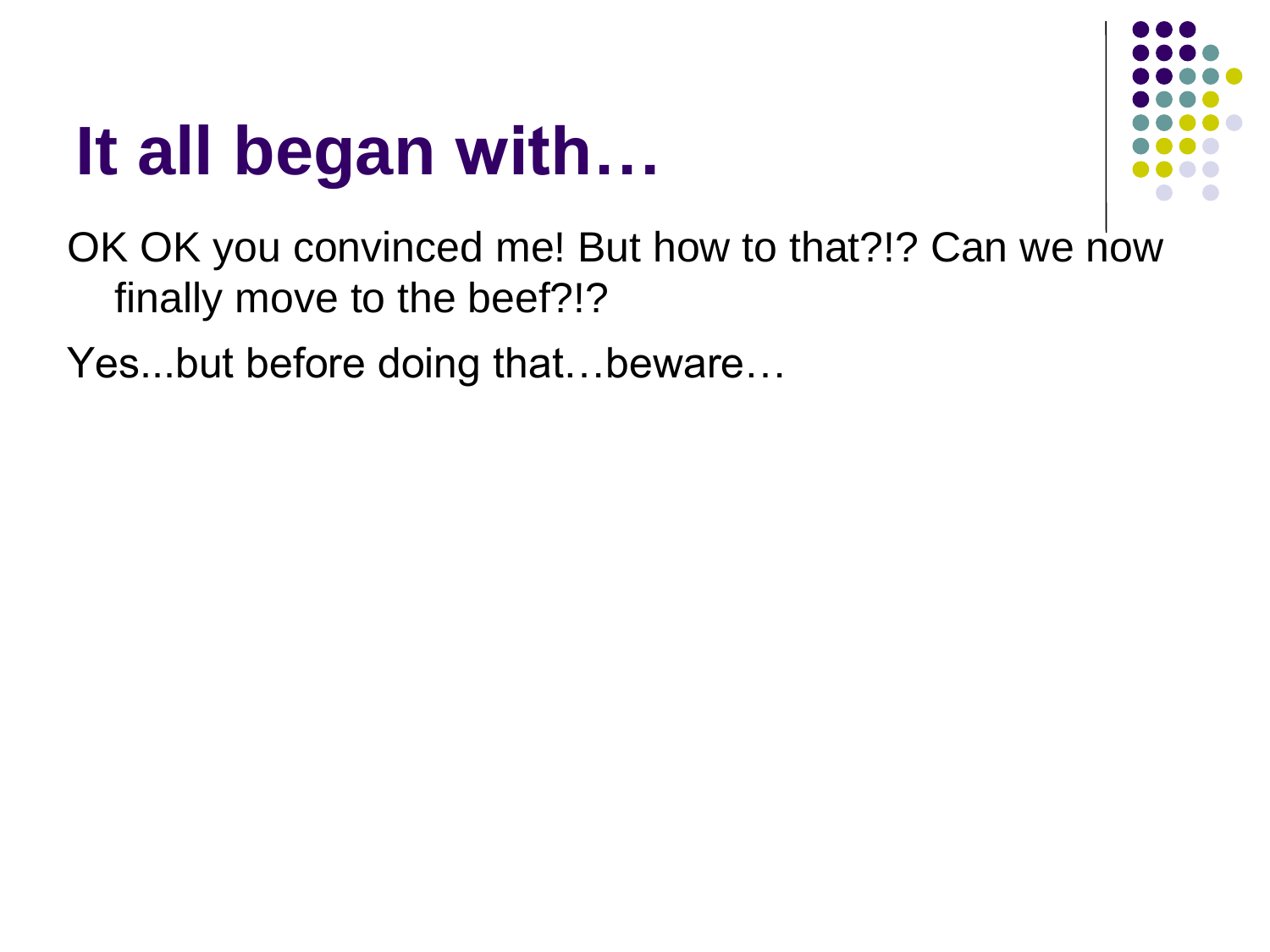A Milton Friedman favorite political aphorism:

# "There's no such thing as a free lunch."

Just as no body escapes Newton's laws, no technique can escape the following fundamental principles of text analysis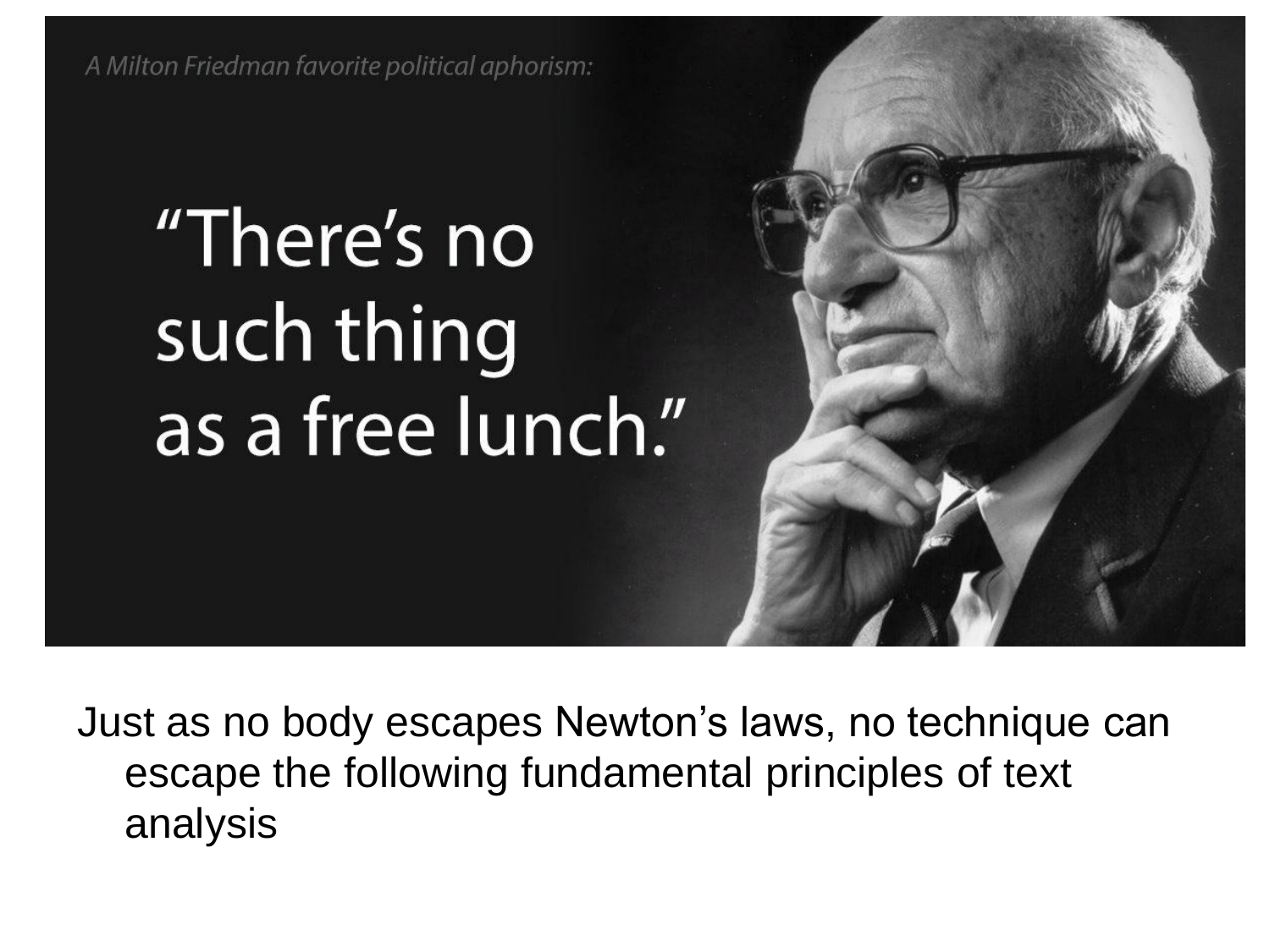

## Four principles of Automated Text Analysis to keep in mind (as social scientists!)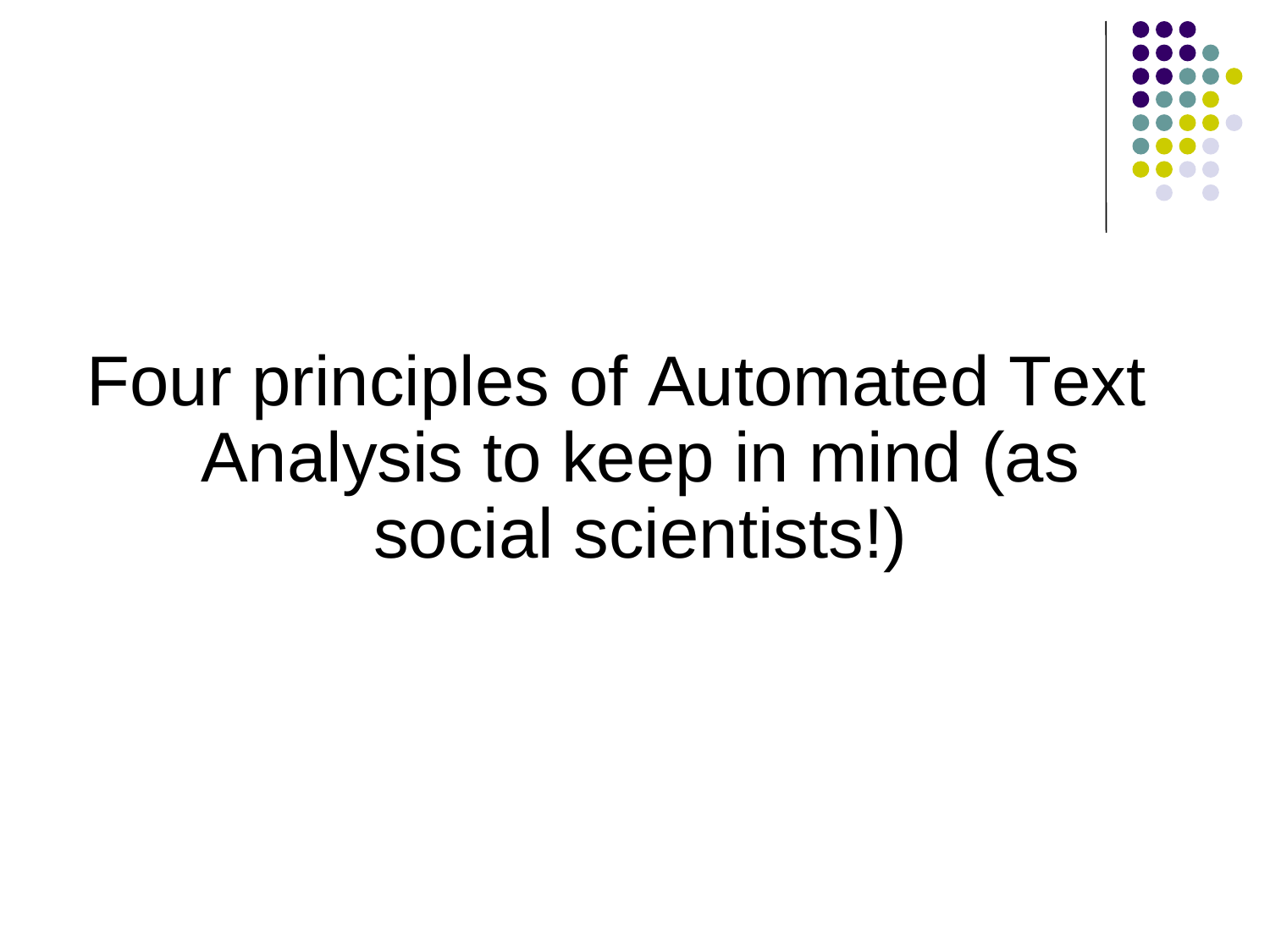



1) All quantitative models of language are wrong – but some are useful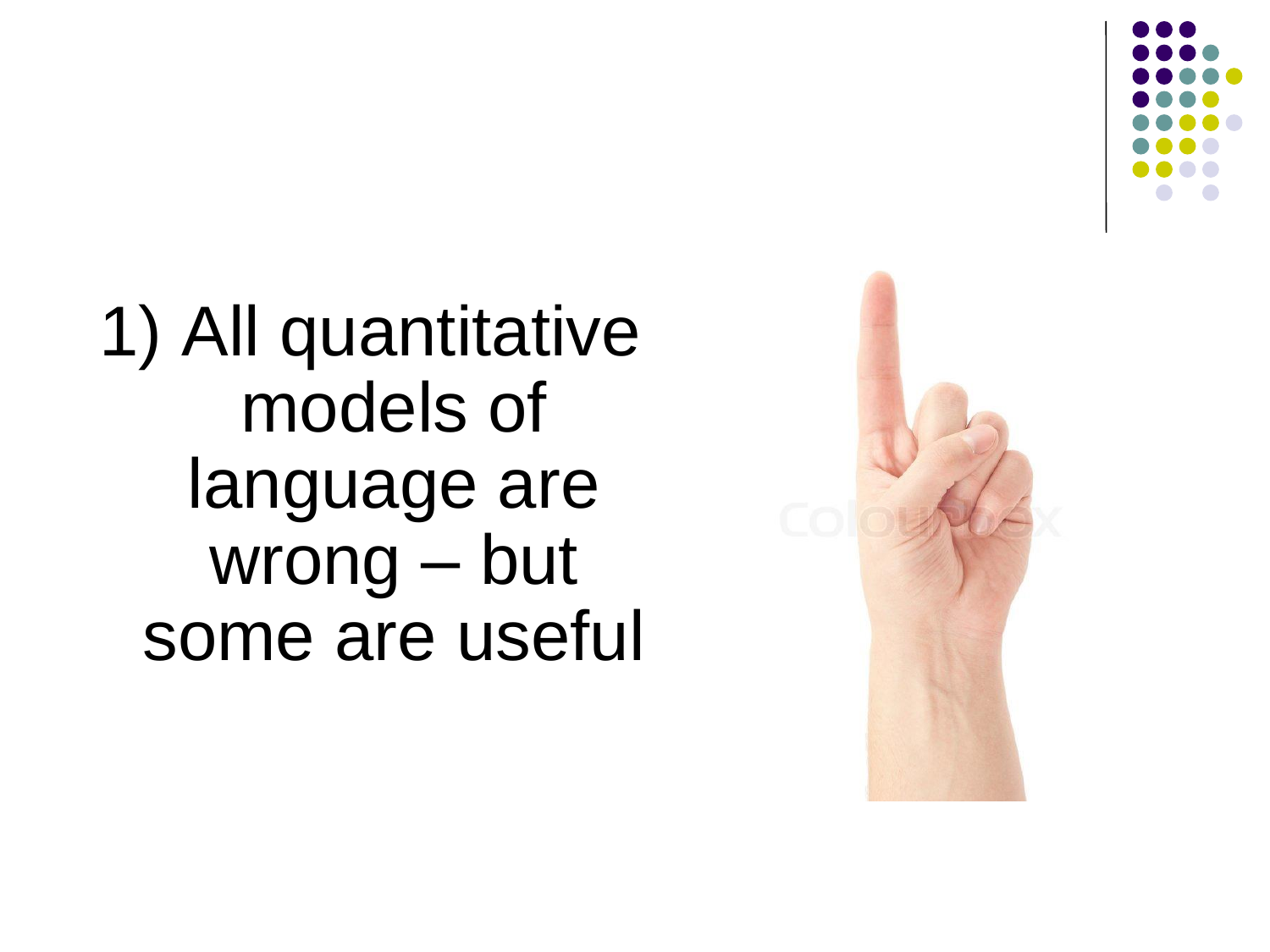# **The first principle**



Data generation process for any text is a **mystery**

If a sentence has complicated structure, its meaning could change drastically with the inclusion of new words (or punctuation…)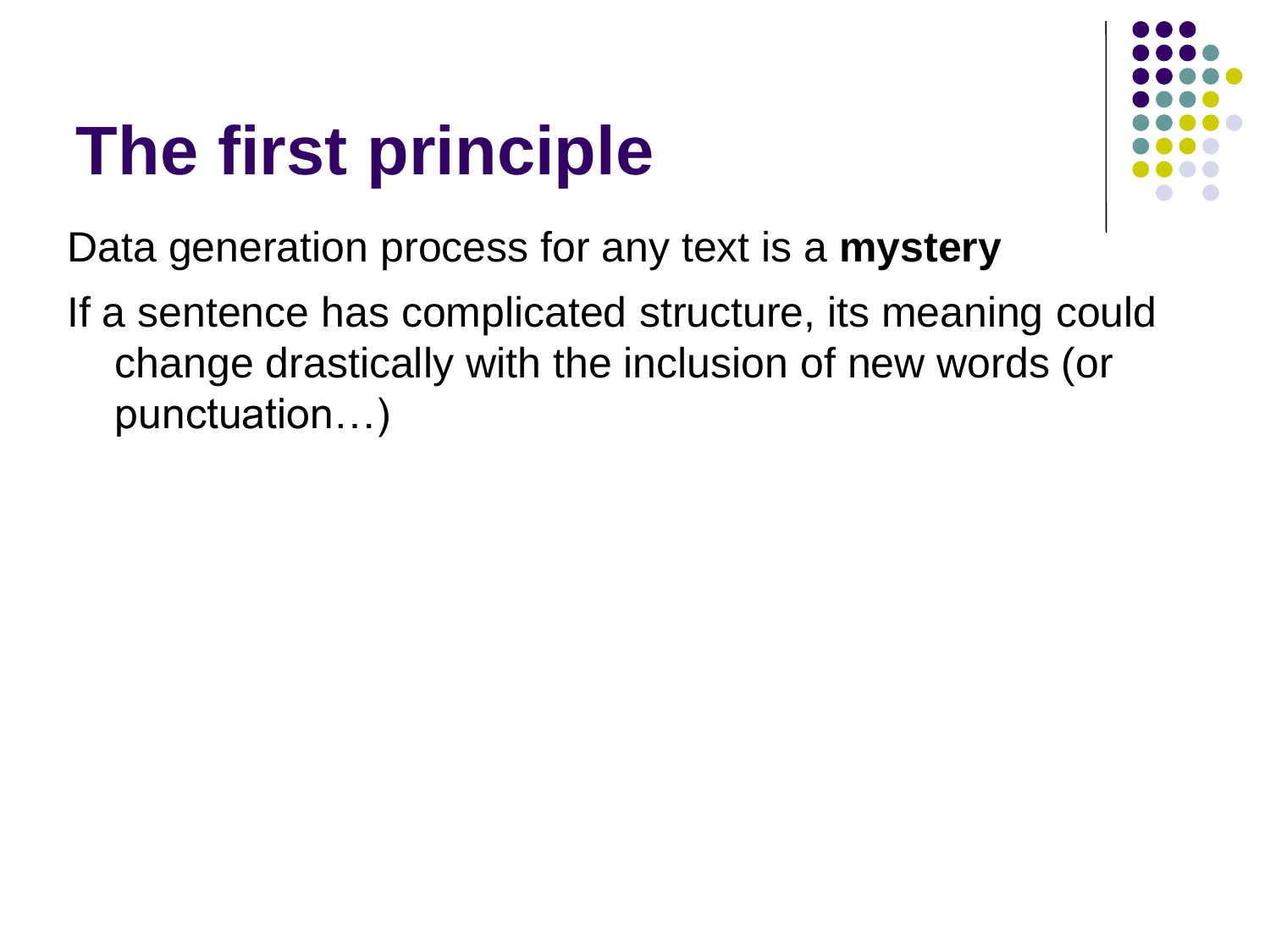# **The first principle**

### **The Sibyl**

"*ibis, redibis, non morieris in bello*"

vs.

"*ibis, redibis non, morieris in bello*"

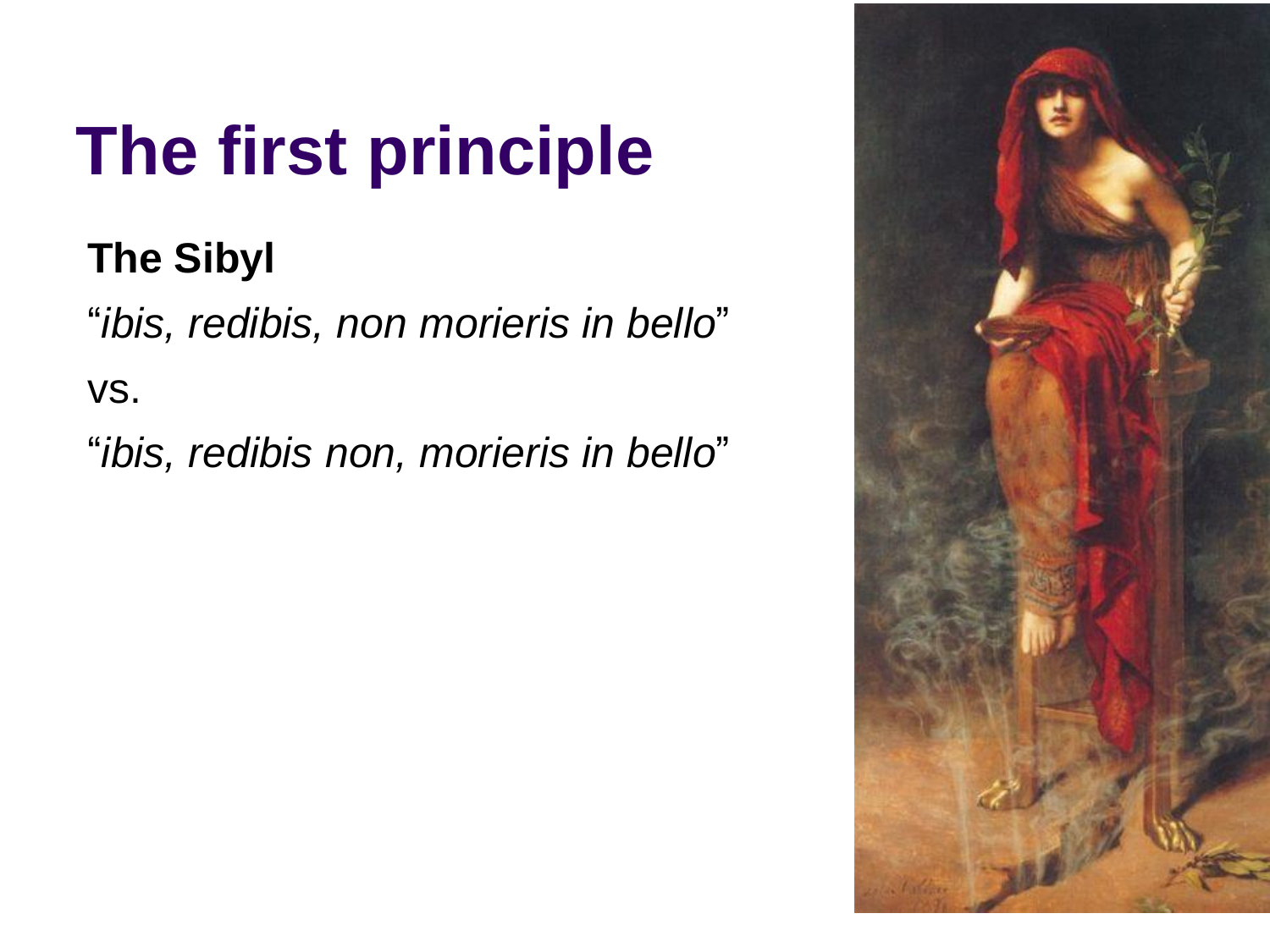# **The first principle**

The **complexity of language** implies that all methods necessarily fail to provide an **accurate account of the data-generating process** used to produce texts

That all automated methods are based on **incorrect models of language** implies that the models **should be evaluated** based on their ability to perform some useful social scientific task

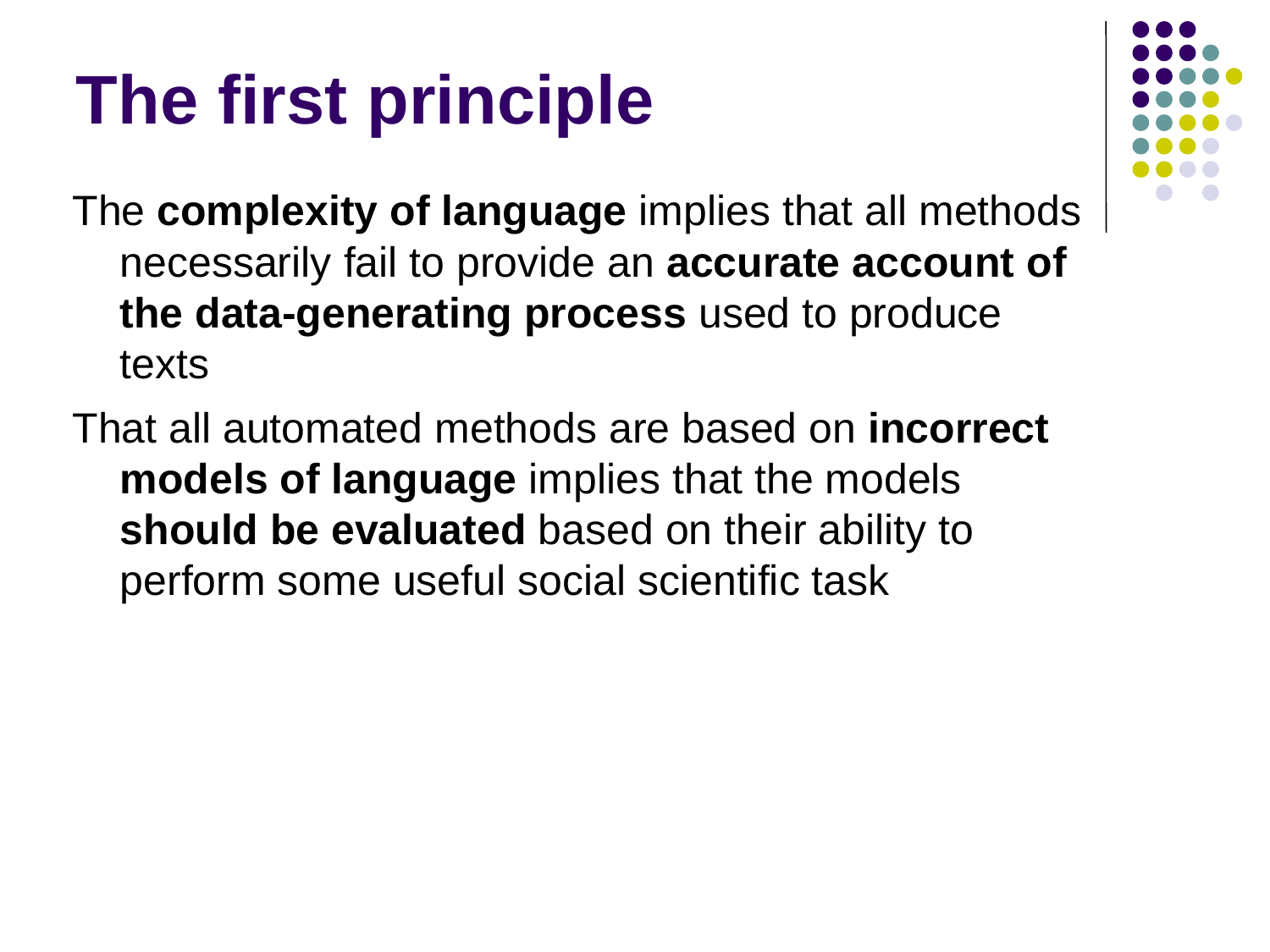

# 2) Quantitative methods amplify humans, not replace them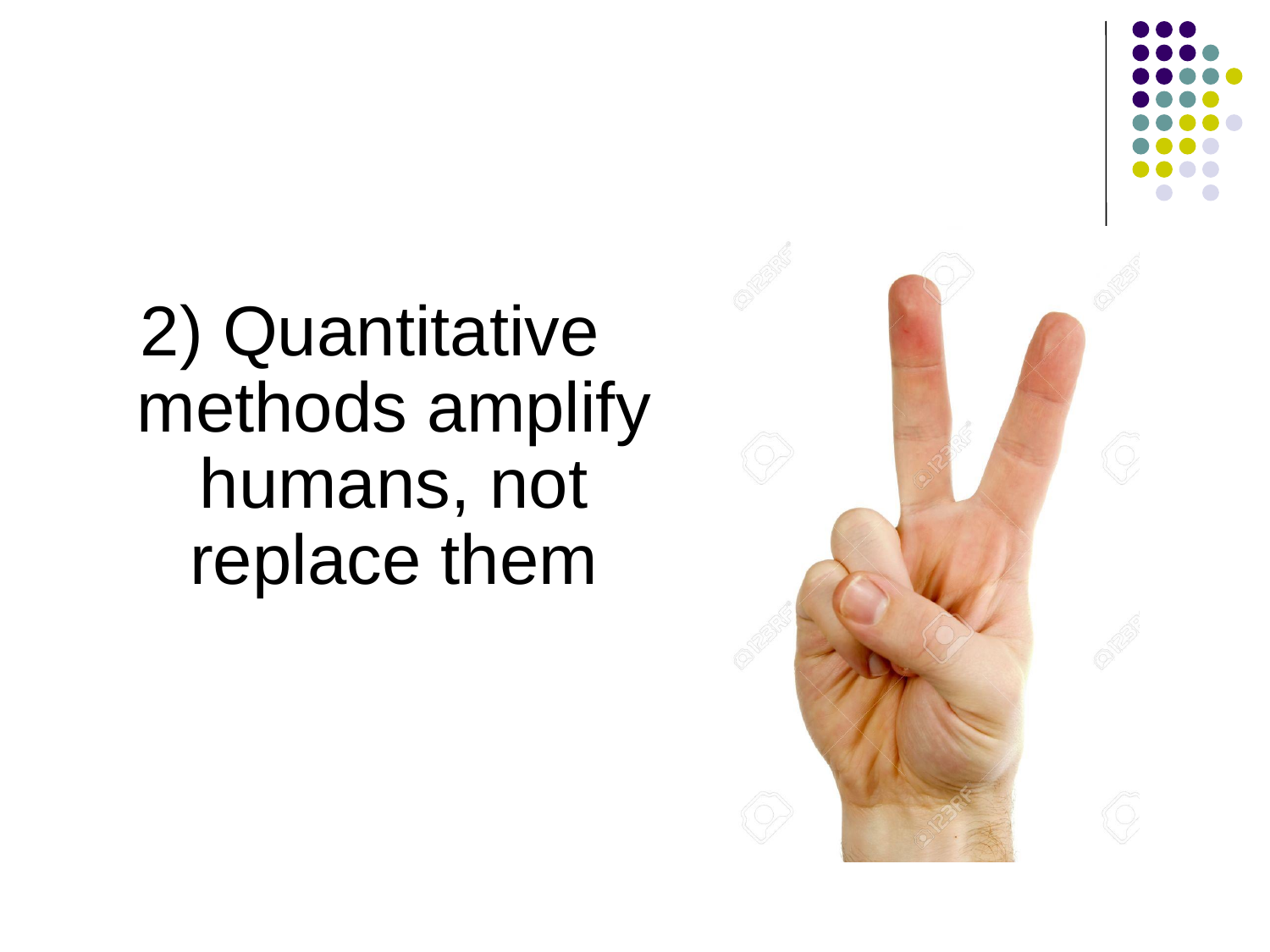# **The second principle**



The **complexity of language** implies that automated content analysis methods will never replace careful and close reading of texts

Rather, such methods are best thought of as **amplifying careful reading and thoughtful analysis**

Researchers still guide the process, make modeling decisions, and interpret the output of the models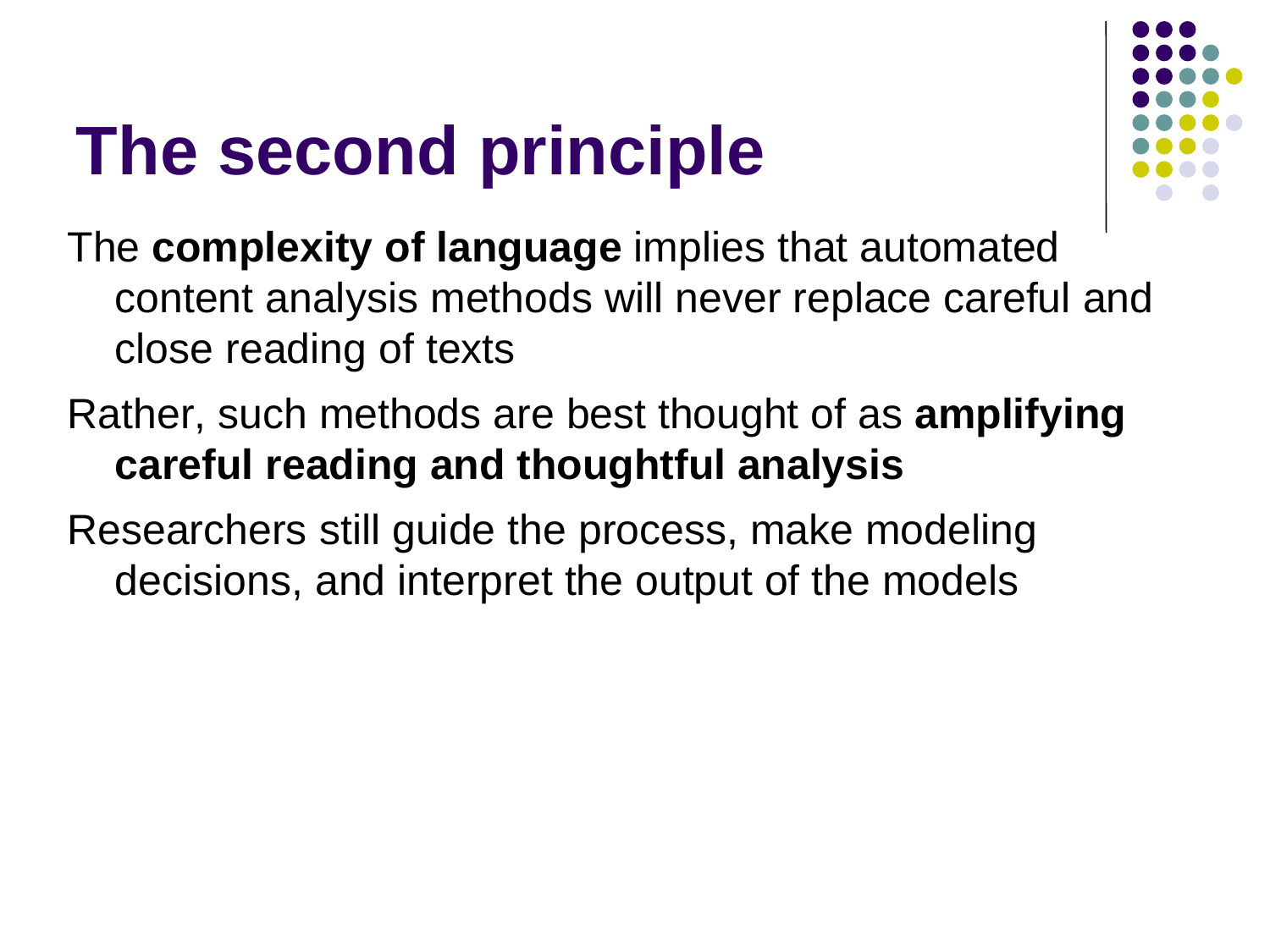

«The best technology is **humanempowered** and **computer-assisted**» (Gary King, Harvard University)

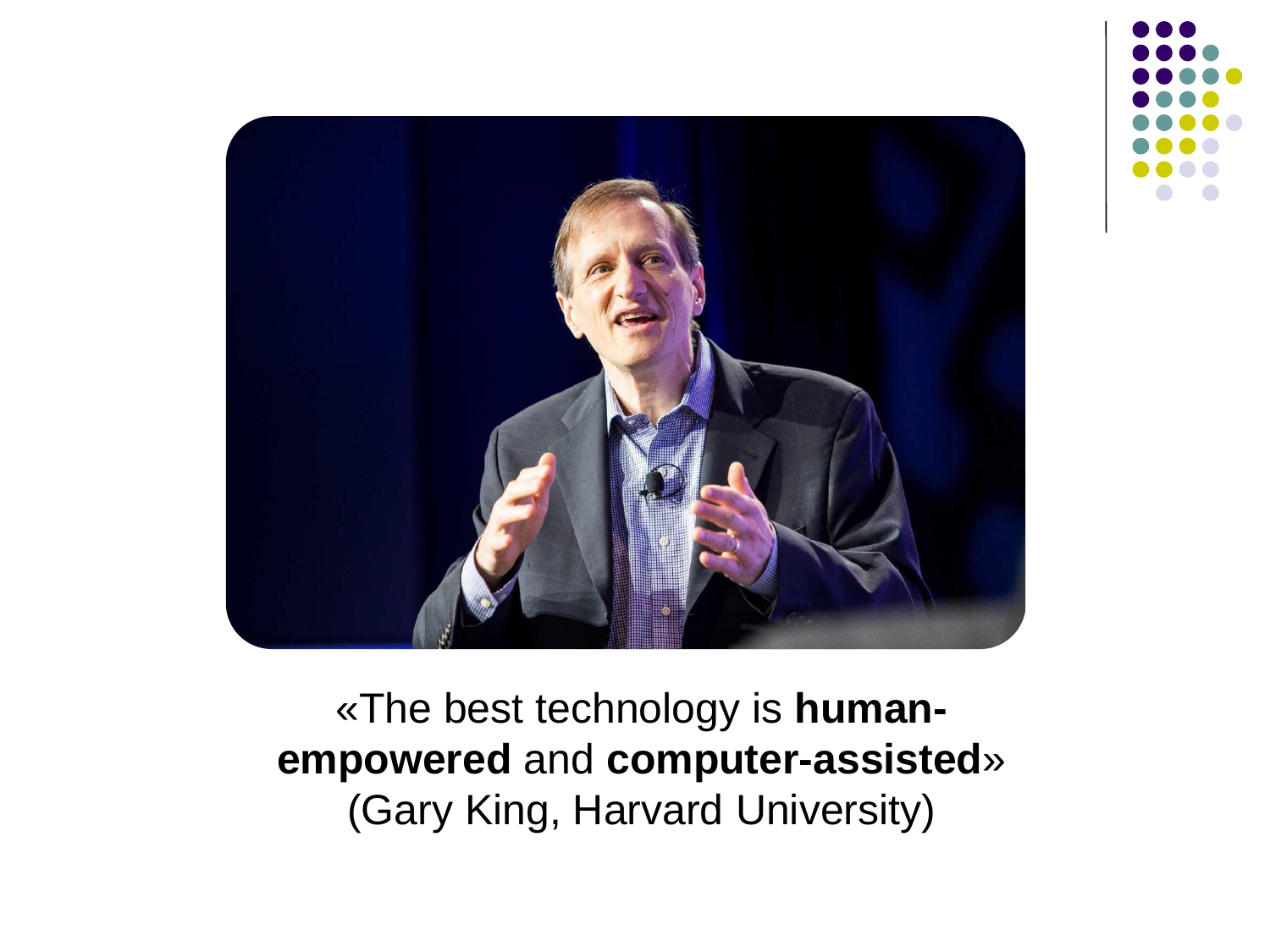



3) There is no a best method for automated text analysis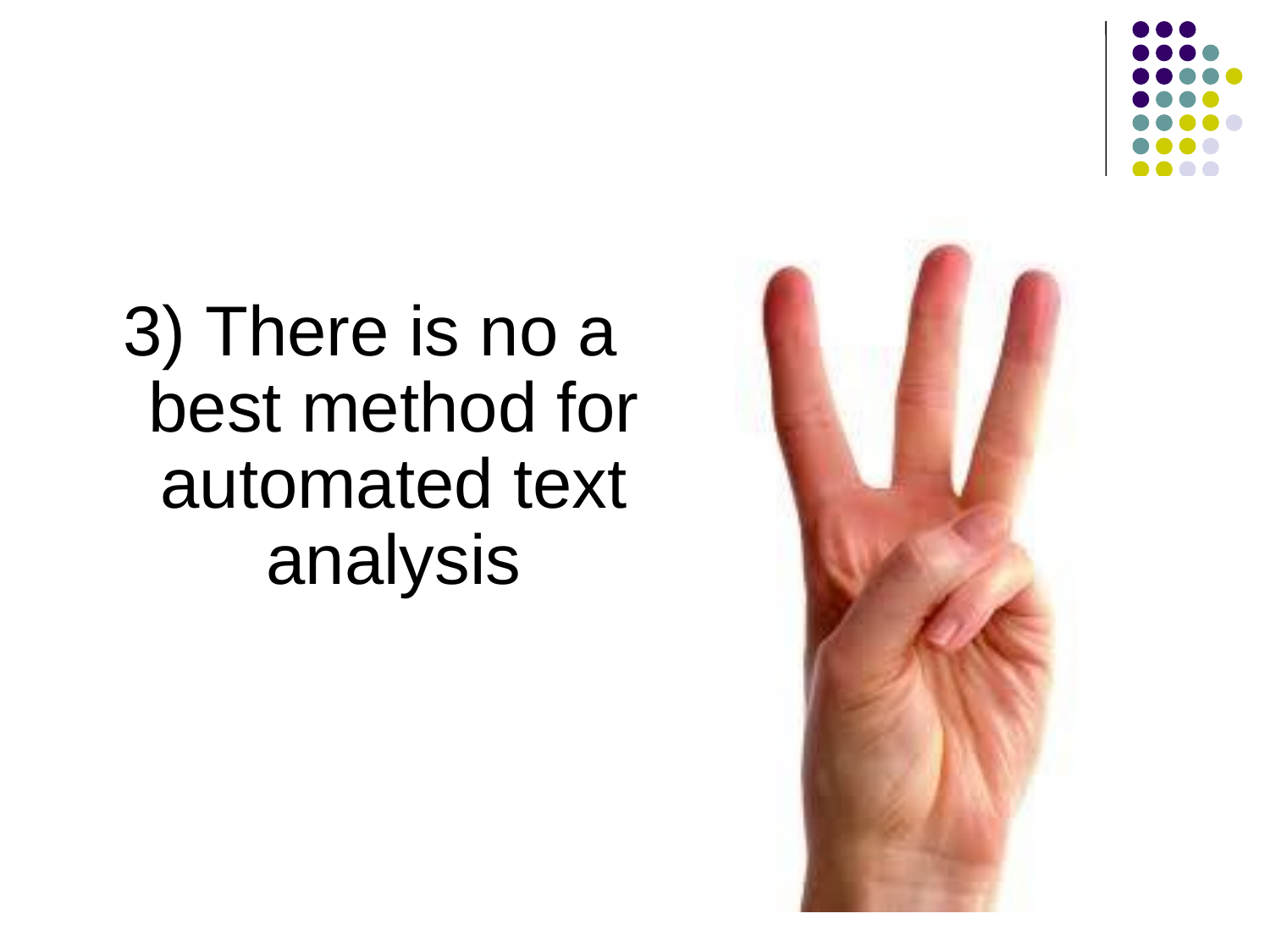# **The third principle**



Different datasets and different research questions often lead to different quantities of interest. This is particularly true with text models!

We should simply acknowledging that there are **different research questions** and designs that imply **different types of models**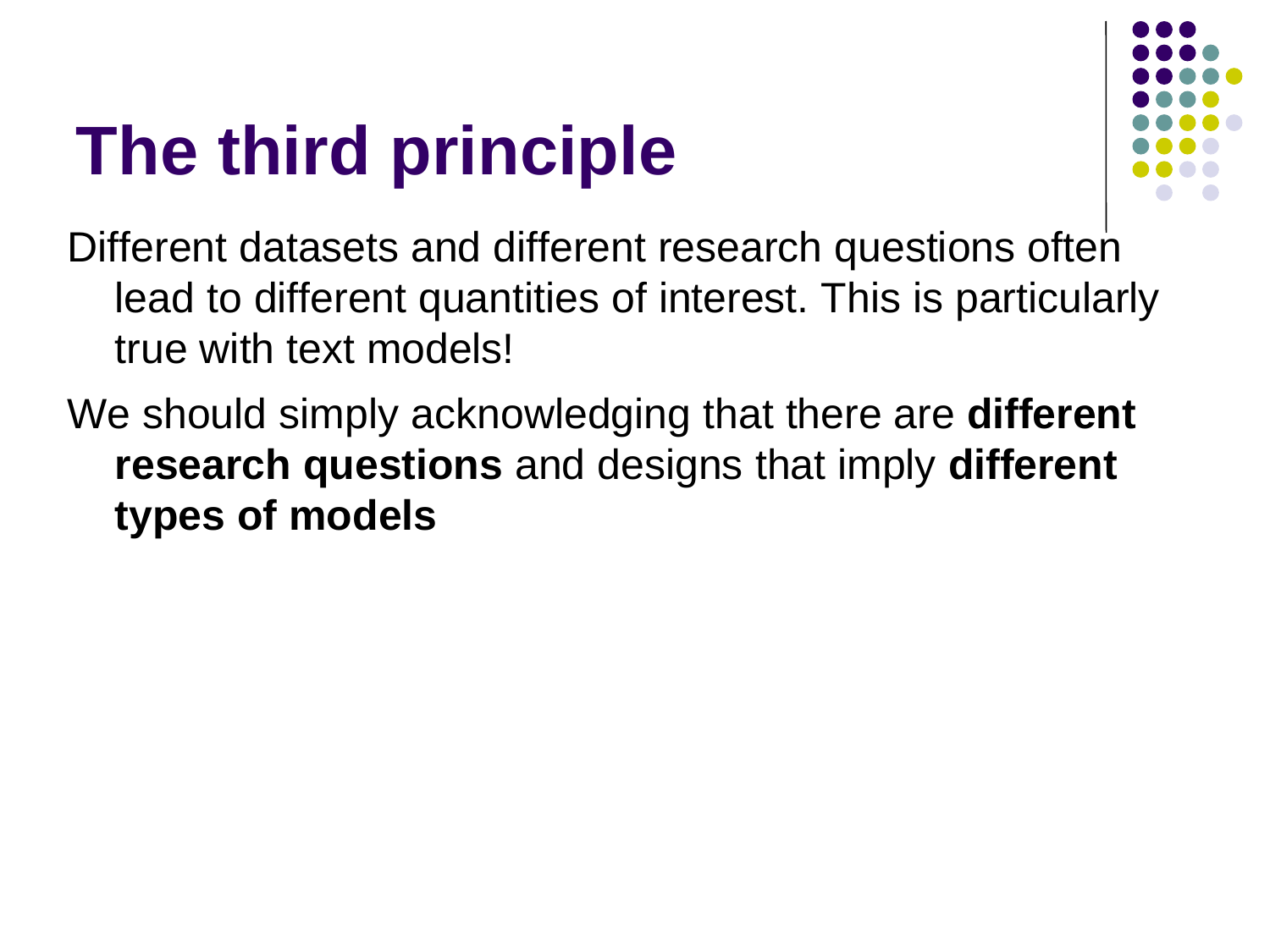

### 4) Validate, validate, validate

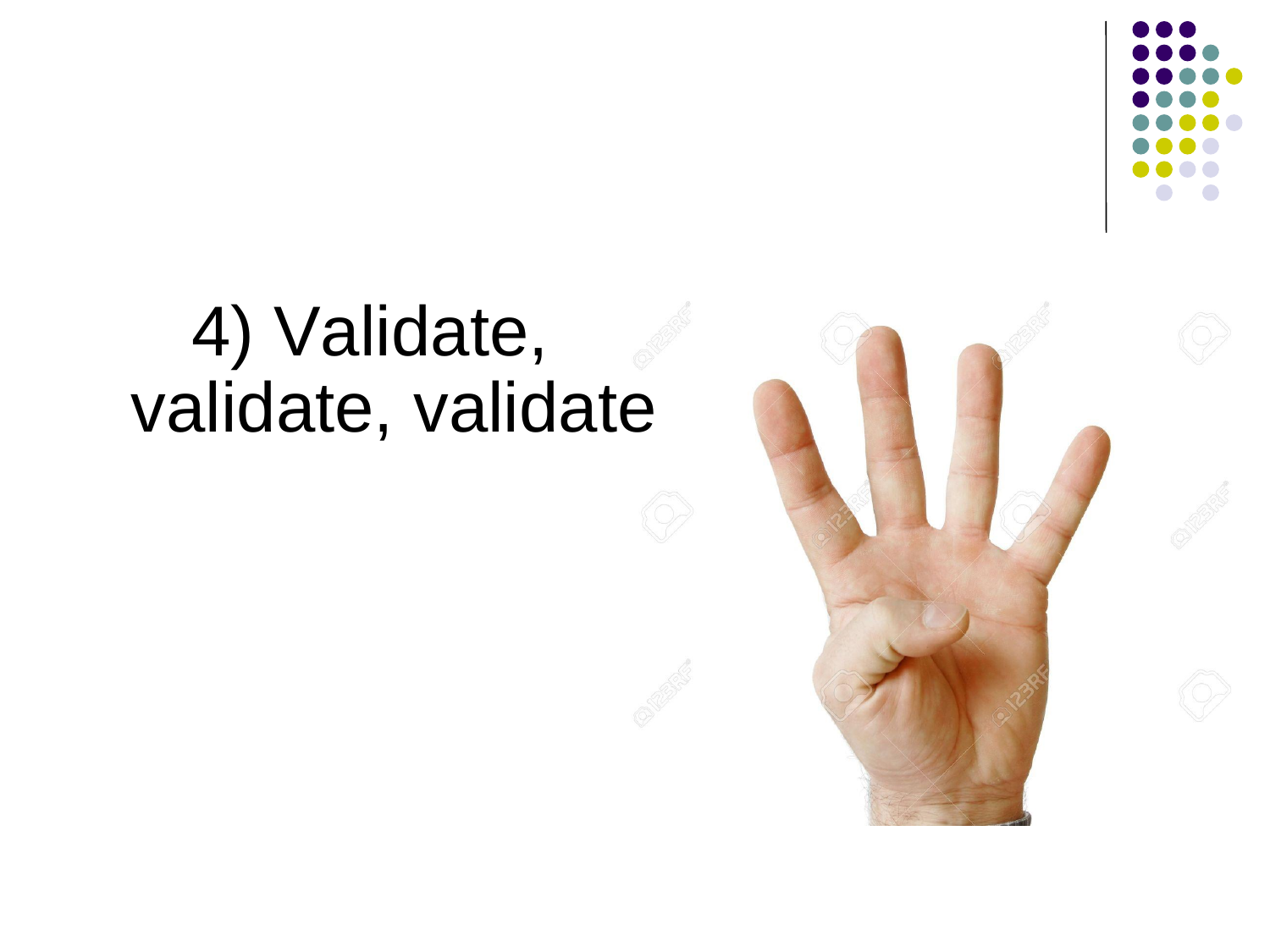# **The fourth principle**



As already told, the **complexity of language** implies that automated content methods are **incorrect mo**dels of language

This means that the performance of any one method on a new data set cannot be guaranteed, and therefore **validation** is essential when applying automated content methods

We will discuss about validation a lot!

What should be avoided, then, is the **blind use of any method** without a validation step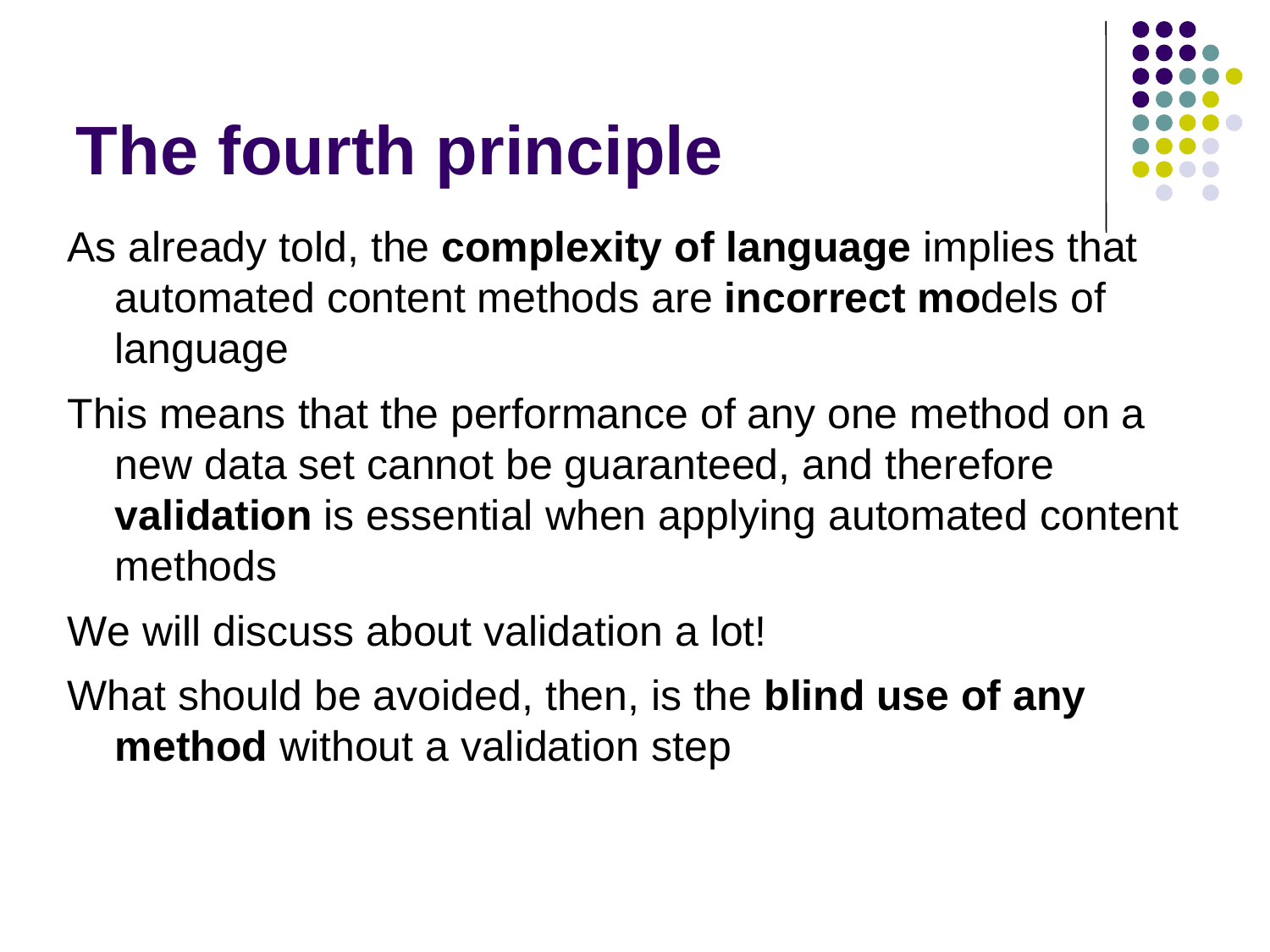# **Having that in mind…**



As social scientists, we have two options in front of us…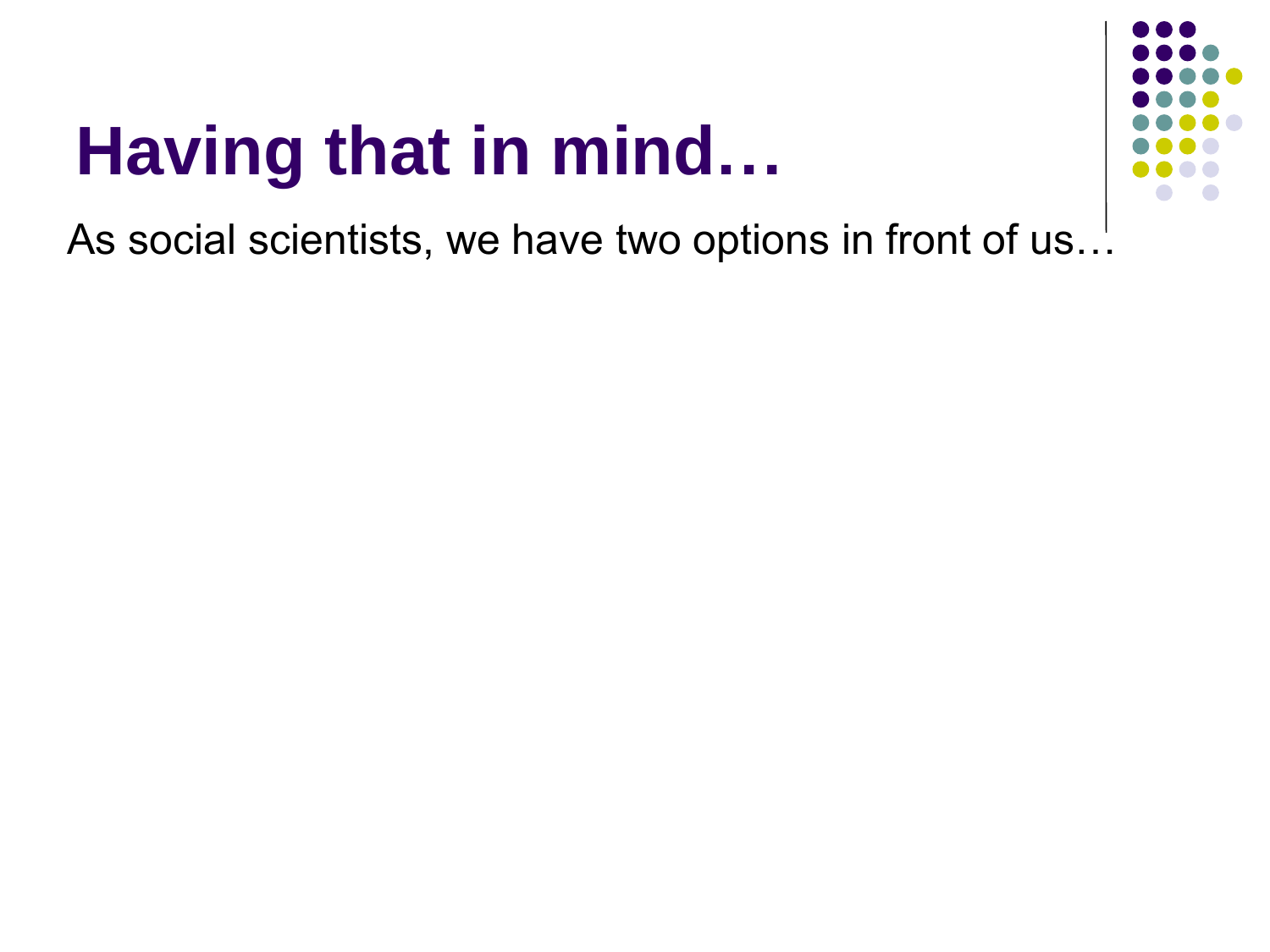# **Having that in mind…**



Either we do like the ostrich... i.e., we can simply ignore the amount of digital textual data currently available for our research!